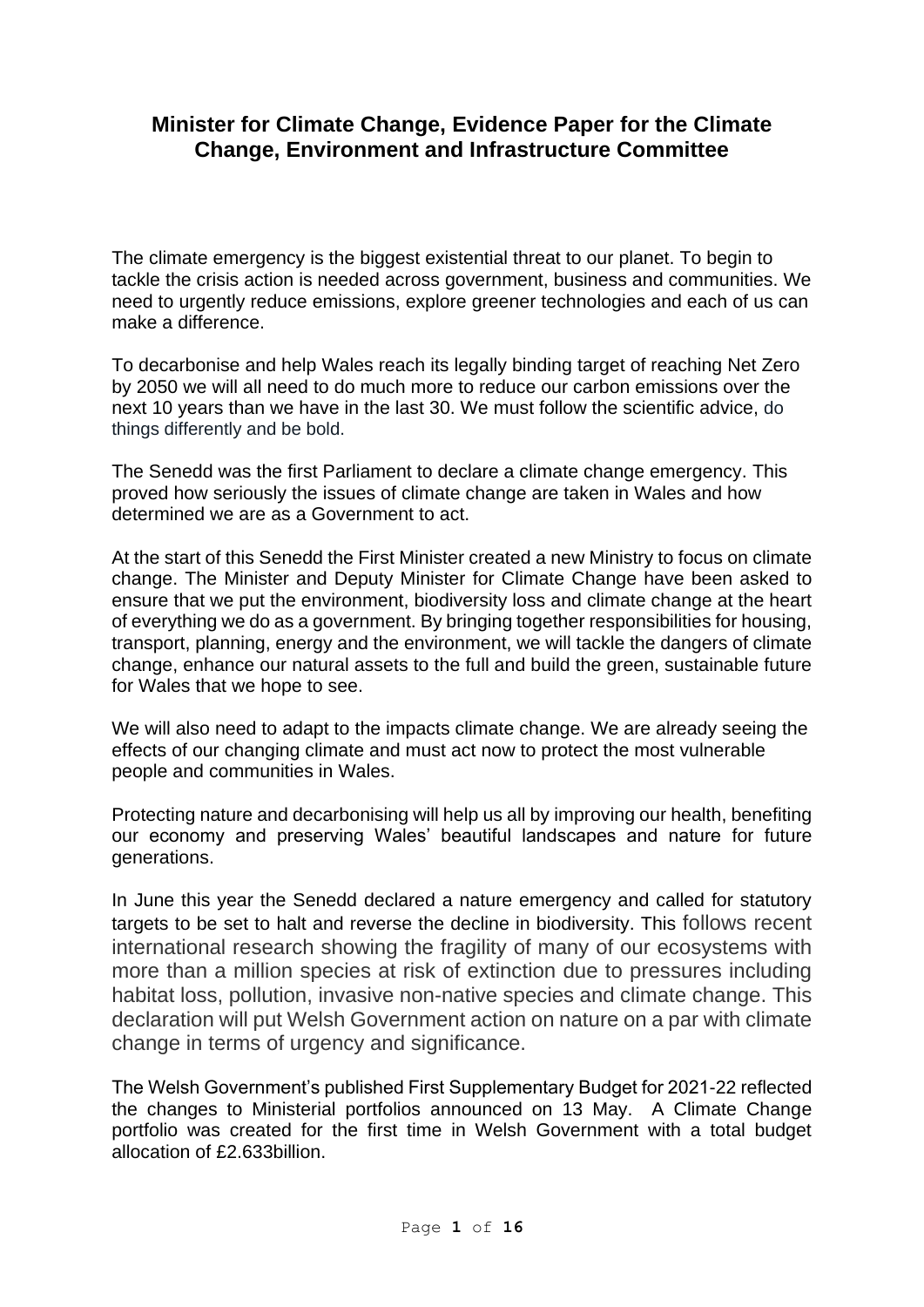This paper summarises the issues and activity taking place across key areas of the climate change portfolio. It builds on the letter that was sent to the Chair of the Climate Change, Environment and Infrastructure Committee in July 2021, by including further information on priority work and commitments made in the Programme for Government.

### **Climate Change**

Climate change concerns both the work to reduce our emissions to net zero, and work to deal with the climate risks we already face.

In March 2021, Wales committed to the stretching target of net-zero emissions by 2050. The Senedd set this target in legislation alongside a series of carbon budgets and decadal targets, underpinned by advice from the Climate Change Committee (CCC), our statutory advisors. Carbon Budget 1 was 2016-2020 and required an average reduction of 27%. Carbon Budget 2 is 2021-2025 is for an average 37% reduction. We have committed to publishing our new *Net Zero Wales* Plan on 28 October, ready for COP26 in Glasgow.

The 2030 decadal target is for 63% reduction against the baseline. This reflects the need for the 2020s to be 'the decade of action' and for everyone to play their part if we are to meet net zero by 2050. This is reflected in the Plan which captures both the commitments from, and the requirements of, businesses, workers and communities across Wales. The Welsh Government must use every opportunity within its strategy for recovery from the pandemic to embed and drive positive changes with regards to emissions. The forthcoming COP Cymru will be a key stepping stone in this engagement journey.

Within my portfolio, the new UK Emissions Trading Scheme, introduced in January 2021, covers all major power, industry and aviation emitters (some 46% of total Welsh emissions). The Scheme enables carbon 'allowances' to be bought and sold at auction and in a carbon market. It is managed by a joint four-nation Authority. It is not yet linked to the EU scheme, although the devolved nations and elements of UK Government have been advocating this approach for some time, alongside the majority of scheme participants. I expect to consult on changes to strengthen the Scheme in the coming months.

The Welsh Government recognises that the public sector must take a leading role in driving down emissions, reflected in our ambition for a net-zero public sector by 2030. We continue to drive progress in this area and have developed a monitoring framework to track progress. The Welsh Government Energy Service offers technical advice alongside loans to public sector and community organisations for renewable and retrofit projects. A wide variety of public organisations have benefitted from our decarbonisation innovation programme, which seeks to identify and nurture new and ground-breaking ideas and concepts to support work on decarbonisation, especially those which take a systems view of the challenge.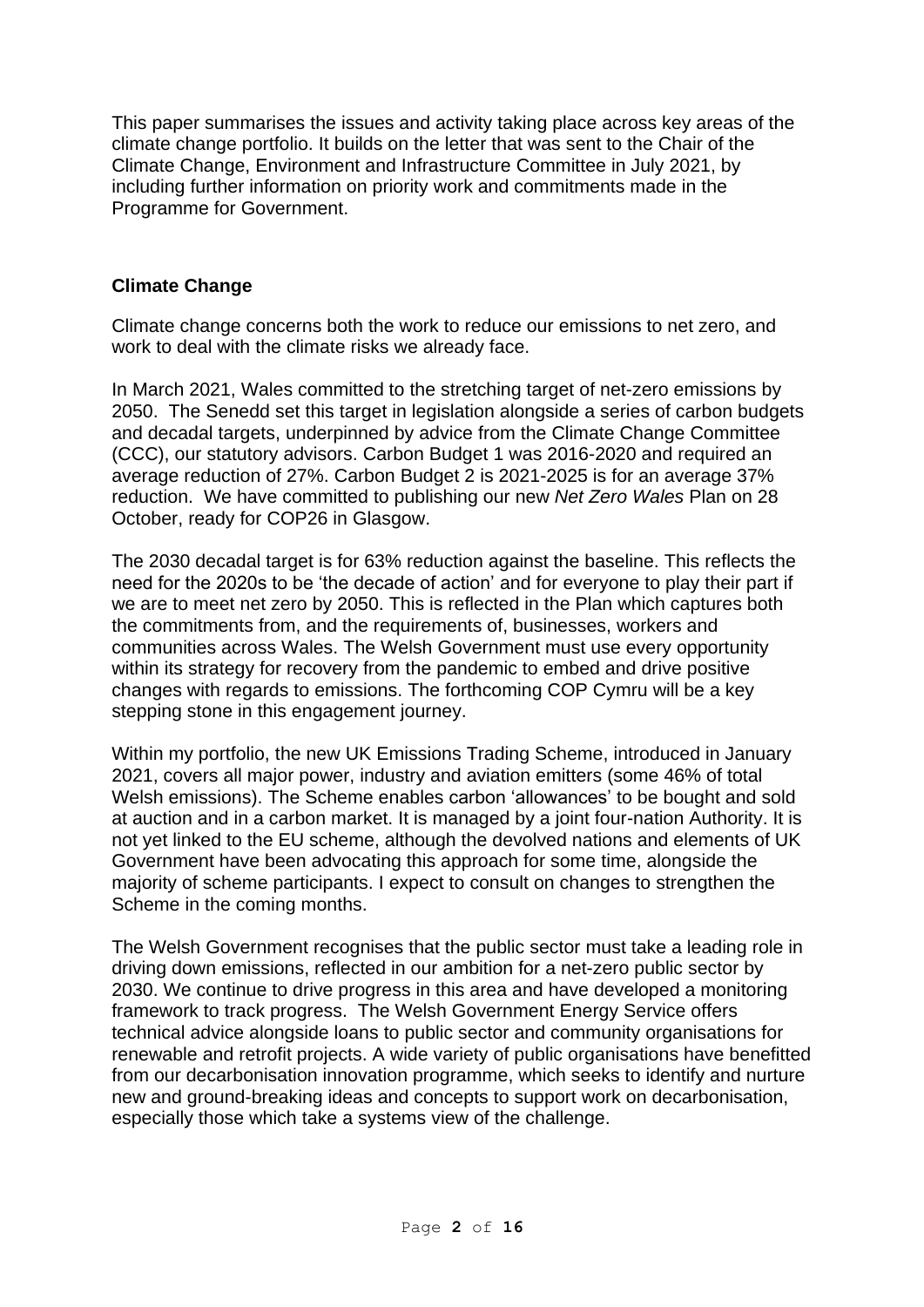Climate Adaptation describes the actions required to adapt to the effects of climate change, such as increased rainfall in winter and warmer, drier summers. The Climate Change Act requires Welsh Ministers to report on the Welsh Government's objectives, actions and future priorities regarding the impacts of climate change and also provides Welsh Ministers with powers with regards to public bodies and their response to climate risk. I expect to make a statement in due course on the delivery of the current Adaptation plan *Prosperity for All: A Climate Conscious Wales*, including on any updates which may be required in light of the latest CCC advice.

The Welsh Government has supported a wide range of innovative projects designed to make progress with respect to decarbonisation and energy efficiency, but is dependent on funding for innovation from UKG / BEIS and Europe.

## **Energy**

The UK energy system is facing a period of significant change and upheaval as we transfer to renewable sources of power in support of the wider net zero agenda. Energy generation in Wales is evolving in line with these wider changes. The Welsh Government set out a comprehensive statement of its approach to energy policy in Energy Wales: A Low Carbon Transition and we have subsequently published more detailed policies.

The devolved planning system is one of our greatest levers in driving changes across Wales over the longer period. Planning Policy Wales, our main policy statement, places fossil fuel extraction at the bottom of its fuel hierarchy, which in turn supports the aspirations to a net-zero energy system.

The Welsh Government is heavily involved in a range of initiatives designed to promote public ownership and reduce emissions from the power sector, which remains the largest emissions sector in Wales as a result of developments which mean Wales is hosting 16% of the UK's gas fired electricity generation.

To deliver on our net zero ambitions Wales will need to develop a more comprehensive policy on decarbonising heat, which is a substantial cross cutting challenge linked to fuel poverty, housing, commercial, industrial and waste policy areas.

Although the UK Government holds the principal financial and regulatory levers the Welsh Government has set targets for renewable energy:

- for renewables to generate an amount equivalent to 70% of Wales' electricity use by 2030;
- for 1 gigawatt of renewable energy capacity to be locally owned by 2030, and
- for all new energy developments to have at least an element of local ownership from 2020.

In 2019, the equivalent of 51% of Wales' electricity use came from renewables. The rate of increase has slowed due to UK Government incentives ending. We have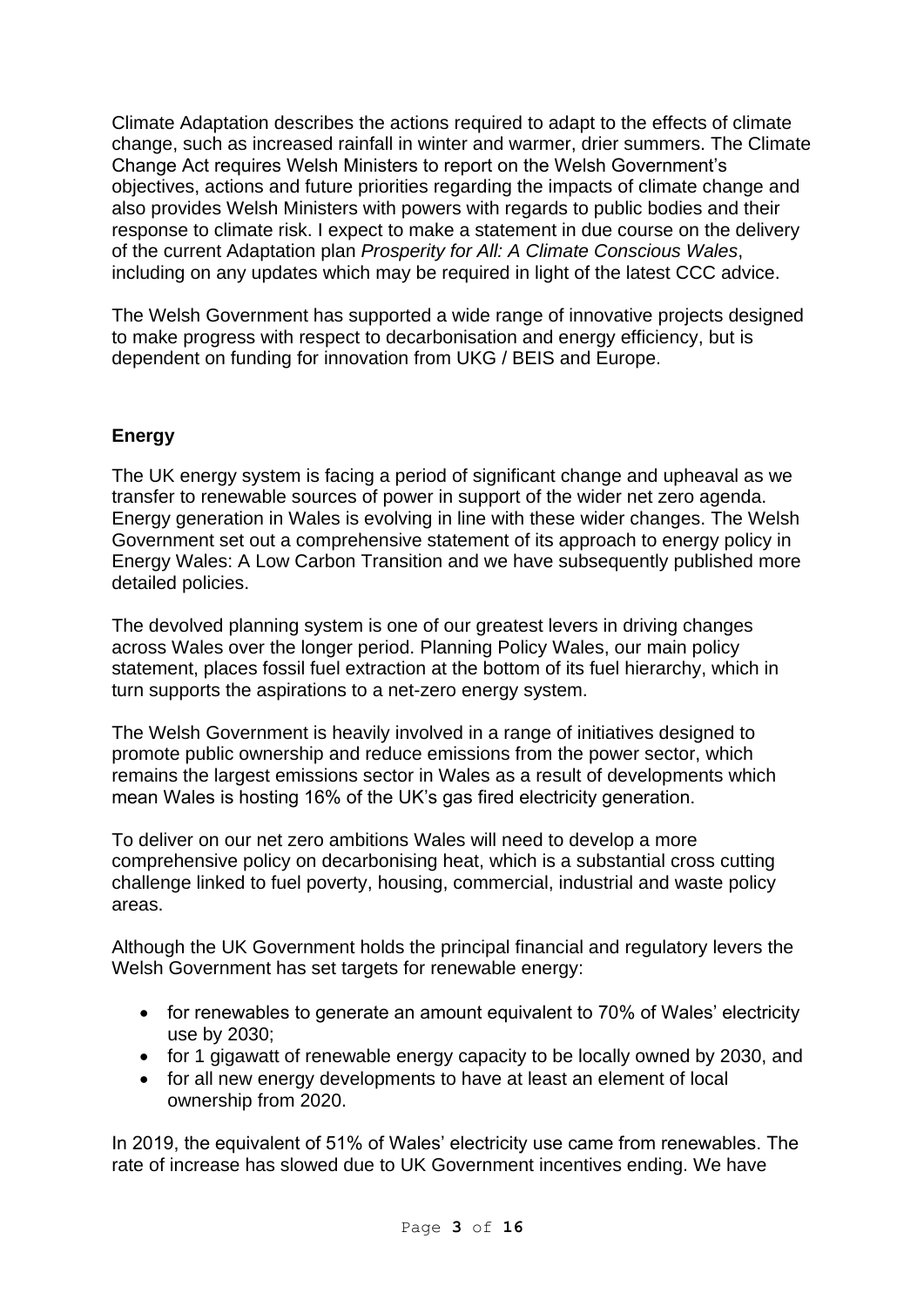reached 83% of the locally owned target. Through a Ministerial led deep dive we are exploring the opportunities, barriers and effective actions we can take to scale up renewable energy generation in Wales and how we retain the wealth and ownership in Wales. The Welsh Government has made clear its commitment to reduce the use of fossil fuels. Wales has published policies hostile to petroleum extraction and to coal extraction and use in power generation.

We have worked with the four regions of Wales to develop energy strategies highlighting the scale of change needed to reach net zero, and the economic opportunities this presents. This puts Wales in a strong position to develop the more detailed and integrated plans needed to design a low carbon energy system.

Building on the work of the regional energy strategies, the Welsh Government is piloting Local Area Energy Planning (LAEP) in partnership with local authorities. This is a more detailed approach to identify the actions to decarbonise a local energy system. The process aims to inform, shape and enable key aspects of the transition to a low carbon energy system. It is capable of identifying what needs to happen, where and by when. The resulting plans will provide crucial evidence to support:

- energy efficiency retrofit;
- heat:
- transport;
- economic development; and
- inform grid network providers' plans.

We have initiated and funded two LAEP pilots in Conwy and Newport Local Authority areas. We are working with Local Authorities and regional decision makers to shape the roll out of this more detailed planning across Wales during 2021-22.

The public engagement we are beginning to see as a result of this work will be essential in securing the public consent to deliver the scale of change needed across heat, buildings, transport and power.

Hydrogen is a nascent but very promising technical solution to some of our decarbonisation challenges. Our consultation on a Welsh pathway for hydrogen closed in April. The opportunities for hydrogen use in Wales will also be explored through Local Area Energy Planning.

### **Decarbonising Housing**

The built environment and housing play a significant role in carbon emissions and must therefore play a significant role in meeting our net zero ambitions.

We have made good progress in how to build new homes that are low or zero carbon in use and that generate vastly reduced emissions during the build process. As a result we are able to set a high bar for new homes, requiring all new social housing planned from 1 October to be built without the use of fossil fuels to heat the homes and provide hot water (revised WDQR2021). Our ambition is that where social housing leads, market housing will follow.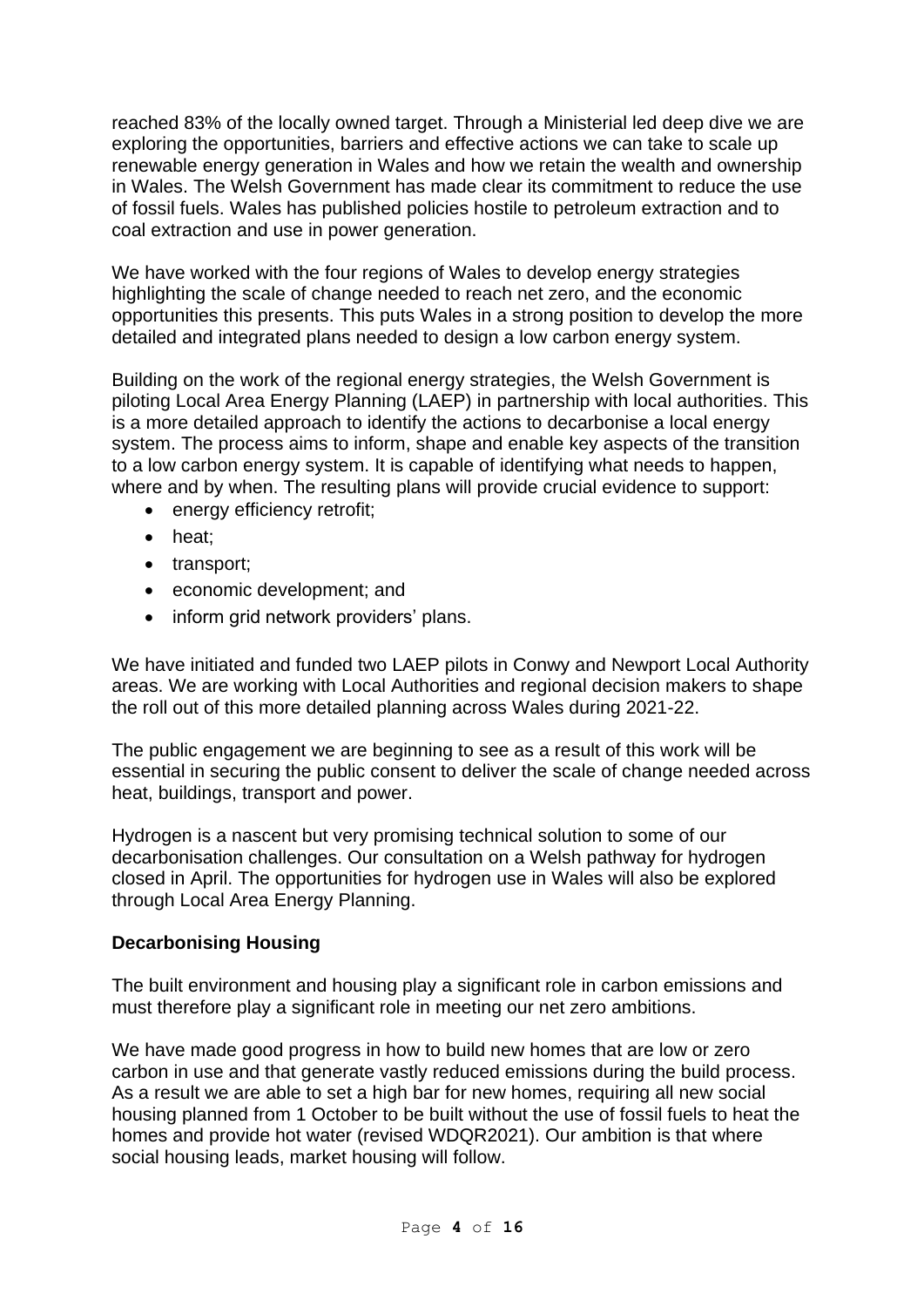The challenge of reducing carbon in new builds is significant enough but the challenge of reducing emission from our 1.4m existing homes is far greater. There are no easy answers and one size does not fit all. Which is why we have adopted a 'test and learn' approach. Our focus is on 'fabric ready' interventions – making homes as fuel efficient as possible and getting them ready for future iterations of their decarbonisation journey. Most homes will undergo retrofit interventions in stages reflecting when it is right to do work to an individual home. This approach also recognises the ongoing development of skills, tech and products to decarbonise the wide range of homes we have.

Our Optimised Retrofit Programme is the means of delivering a clear mechanism to take meaningful, test and learn, coordinated steps to decarbonise homes, using a structured, technically robust methodology, whilst remaining as affordable and pragmatic as possible. The approach is being further strengthened as part of our £50m investment this financial year by explicitly focusing on using the retrofitting of social homes as a vehicle for enhanced social, economic and community outcomes.

## **Marine Energy Programme**

Infrastructure investment provides an important and much needed stimulus, creating the conditions for increased and sustainable growth in the medium and longer term.

Since 2019 work has been underway to stimulate renewable tidal power generation in the seas around Wales and help support other forms of marine energy generation. This has the aim of creating jobs and investment in new industries in Wales.

The First Minister convened the Hinkley Point C Stakeholder Reference Group in July 2020 to provide an independent assessment of the implications for Wales of the new nuclear power station currently being developed at Hinkley Point, in Somerset. The Group reported on its work March 2021. This is a wide ranging report which provides us with a valuable source of evidence and advice. We have been considering their findings in detail and I will soon be issuing a Written Statement in response.

## **Trees and timber**

We need to plant 43,000 hectares of new woodland by 2030, and 180,000 hectares by 2050 to meet the 'balanced pathway' set out of the Climate Change Committee.

Last year, just 290 hectares of woodland was planted in Wales and annual woodland creation has not exceeded 2,000 hectares since 1975. Further development of the National Forest, including through community woodlands, is a key part of this.

Delivering our targets will require an alliance of change involving many partners. The vast majority of new woodland will not be planted on Welsh Government land, but by the communities, farmers and other landowners across Wales.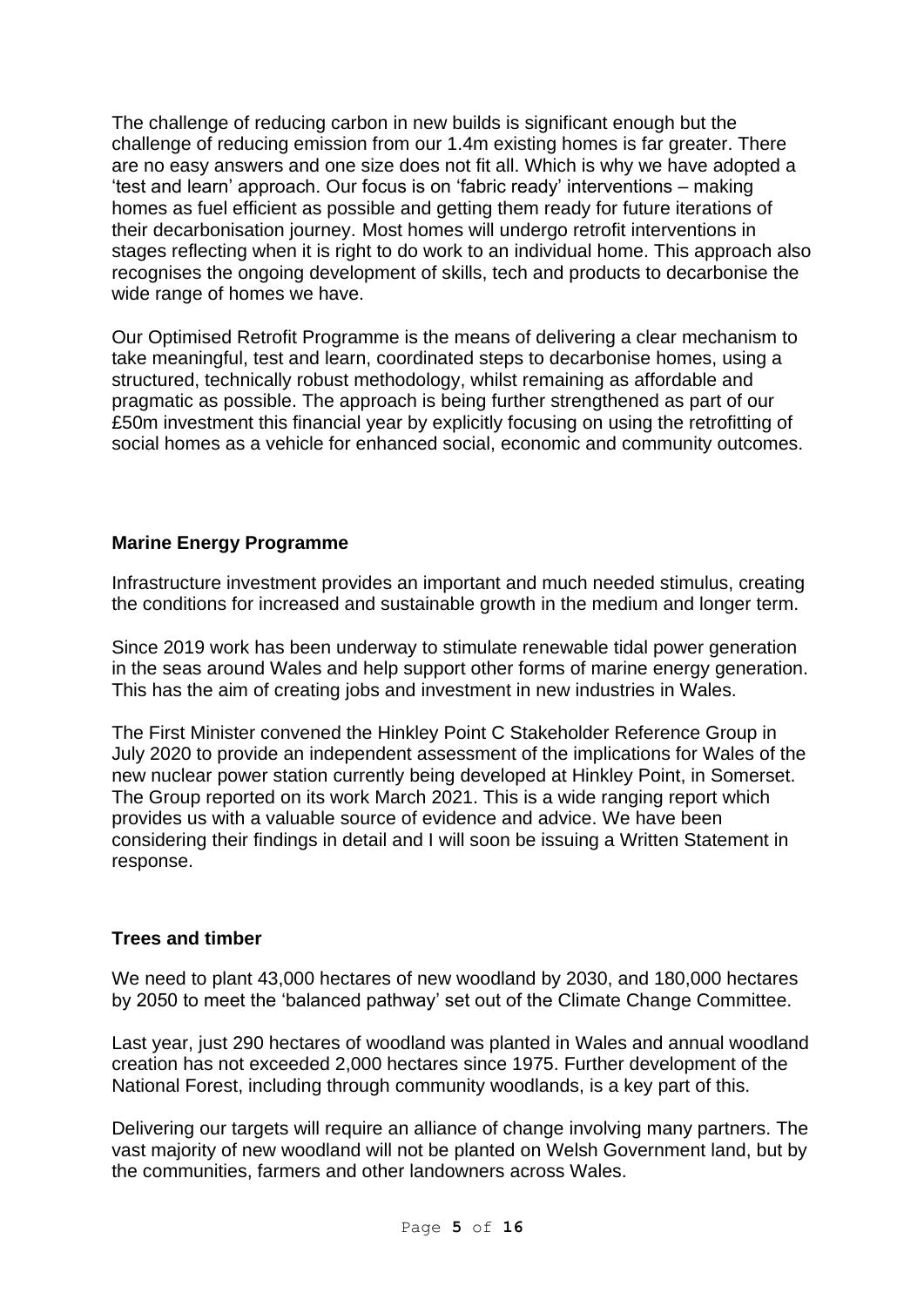To address the barriers to woodland creation the Deputy Minister for Climate Change undertook a deep dive into tree planting. This identified a series of actions, including a new funding scheme for woodland creation and an industrial strategy to coordinate the timber supply change and construction sectors.

On 30<sup>th</sup> September, the Welsh Government opened a new window of the Glastir Woodland Creation scheme, which will allow land managers to apply for £5.5m funding for woodland creation. We also opened a pilot Woodland Creation Planning scheme as a first step to develop the new funding offer. A woodland finance working group is currently considering models to attract investment in woodland creation, without disrupting existing communities and patterns of landownership.

We will open a consultation later this year on the long-term delivery of the National Forest. We will also begin work to identify areas for 30 new woodlands and 100 Tiny Forests as part of the National Forest programme.

Meeting net zero, particularly in the construction sector, will also mean using much more timber in Wales. 80% of the timber used in the UK is imported and only 4% of the 1.5 million  $m<sup>3</sup>$  of harvested Welsh timber is processed to be used as construction graded timber. We have begun work on a timber industrial strategy to identify changes which need to take place across the timber supply chain, from the supply of timber, through its processing to end use and re-use. This includes looking at the role of NRW, who have committed to selling up to 30% of their timber through alternatives to the current model focussed on sale for highest financial value.

### **Nature and biodiversity**

SoNaRR2020 concludes that the loss of biodiversity is accelerating globally at unprecedented rates and Wales needs to build resilient ecological networks and reduce its impact outside of Wales to tackle this.

Our Nature Recovery Action Plan (NRAP) sets out the objectives and key actions needed in Wales to achieve our ambitions for nature recovery both as part of meeting our own Resilient Wales goals and our global commitments to halting the loss of biodiversity.

It sets out Welsh Government's priorities for tackling biodiversity loss, and reflects the need for action to tackle the nature and climate emergencies, build resilient ecological networks across our whole land and seascape to safeguard species and habitats, addressing the root causes of biodiversity loss, and targeting interventions to help species recover where necessary.

We are also required to update our Natural Resources Policy to fulfil our duties under the Environment (Wales) Act 2016.

Our vision for our seas is that they are clean, healthy, safe, productive, and biologically diverse. Wales has important marine habitats, such as seagrass forests and saltmarshes. Our approach is structured around assessment, protection and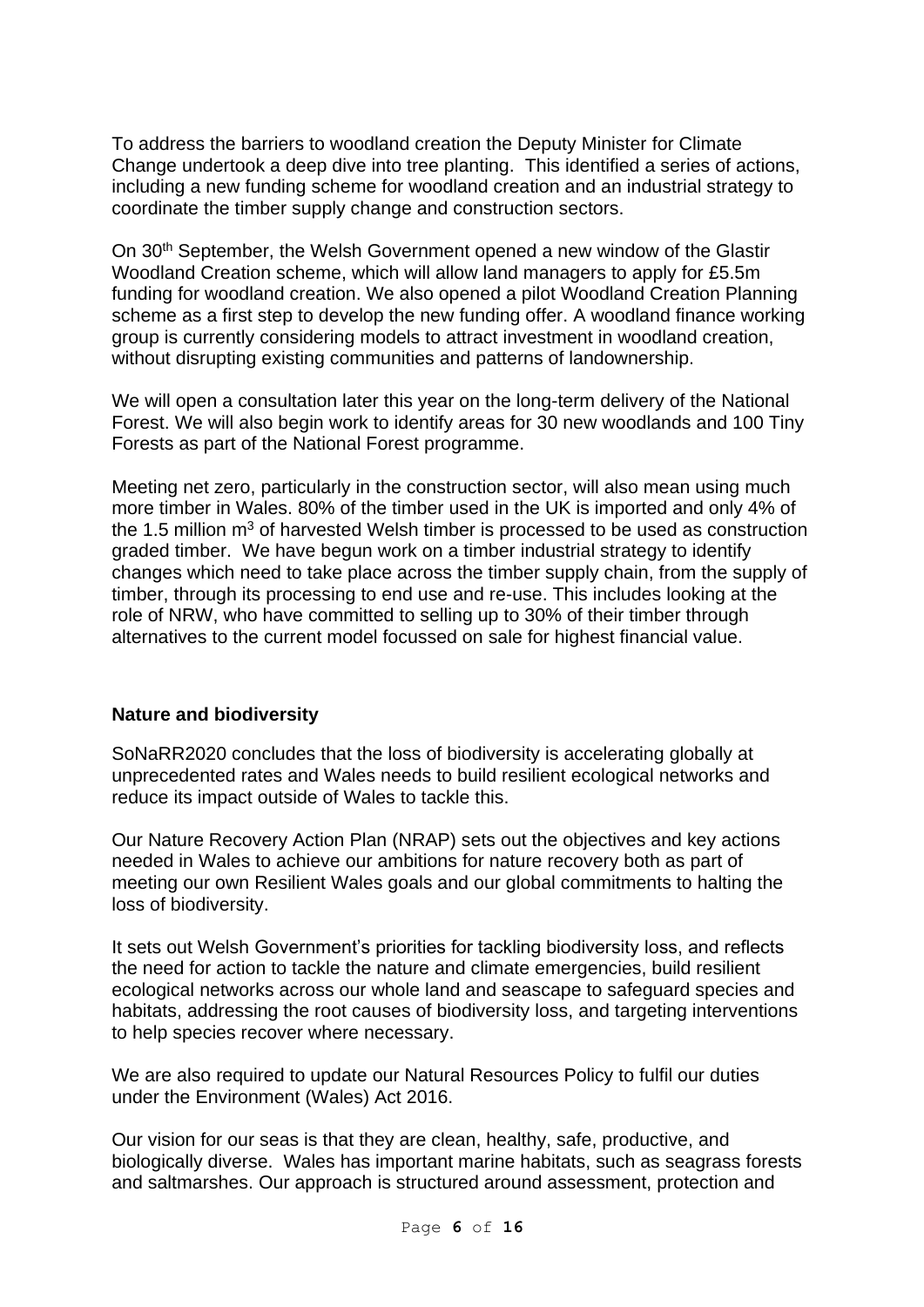management, and restoration. Effective marine planning for, and regulation of, new development is crucial to enabling sustainable marine sector growth, particularly for the development of marine energy projects to contribute to net zero.

Our Nature Networks Fund in partnership with National Lottery Heritage Fund and NRW is focussed on improving the condition, connectivity and resilience of the protected sites network including by supporting the active involvement of communities in caring for them.

Building on the action delivered under the Fund, we are also developing a multiyear Nature Networks Programme with NRW to help create resilient ecological networks, with protected sites at their core. Our intention, subject to the UK Spending Review, is that we will have a multi-annual budget to support the implementation of the programme.

The National Peatland Action Plan aims to restore at least 600-800ha of peatlands per year over the next five years, equating to over 3,000ha of peatlands on a recovery pathway by 2025. Peatland restoration is an important nature based solution to tackling climate change, and will safeguard an estimated 834,000 tonnes of carbon stock.

Our 'Local Places for Nature' programme aims to create 'nature on your doorstep' in urban areas of deprivation, or those with little access to nature. Projects are focussed on modest measures that make an impact locally. Over this term, we will create 2,000 pollinators sites, 1,000 community-growing sites and places for nature in 50 transport hubs.

We are working with NRW to take forward work on land management agreements (LMAs) to see land, particularly privately owned land, better cared for. LMAs provide a mechanism to work directly with landowners to protect valuable habitat both on and outside protected areas. Landowners, particularly farmers, do not tend to apply to grant schemes, so LMAs provide an effective way to work with them directly to support the change needed on their land.

We will support the Action Plan on Pollinators Taskforce by providing a secretariat, establishing subgroups requested by the Taskforce, and delivering the Bee Friendly scheme. We are working with Defra and members of the Bee Health Advisory Forum to develop an implementation plan for the Healthy Bees Plan 2030 and will support the National Bee Unit, part of APHA, to deliver the Bee Health Programme in Wales.

We are working with the Joint Nature Conservation Committee (JNCC) to develop a suite of biodiversity indicators which will allow Ministers and stakeholders to assess progress towards biodiversity outcomes at a national, UK and Global level. This includes the development of indicator 44 on the status of biological diversity in Wales as required by the Well Being of Future Generations (Wales) Act 2015.

We are committed to creating a new National Park for Wales – the first in more than half a century – centred on the Clwydian range and Dee Valley AONB. The First Minister has emphasised the importance of delivering on this commitment in the current Senedd term. National Parks have a vital role to play in delivering Welsh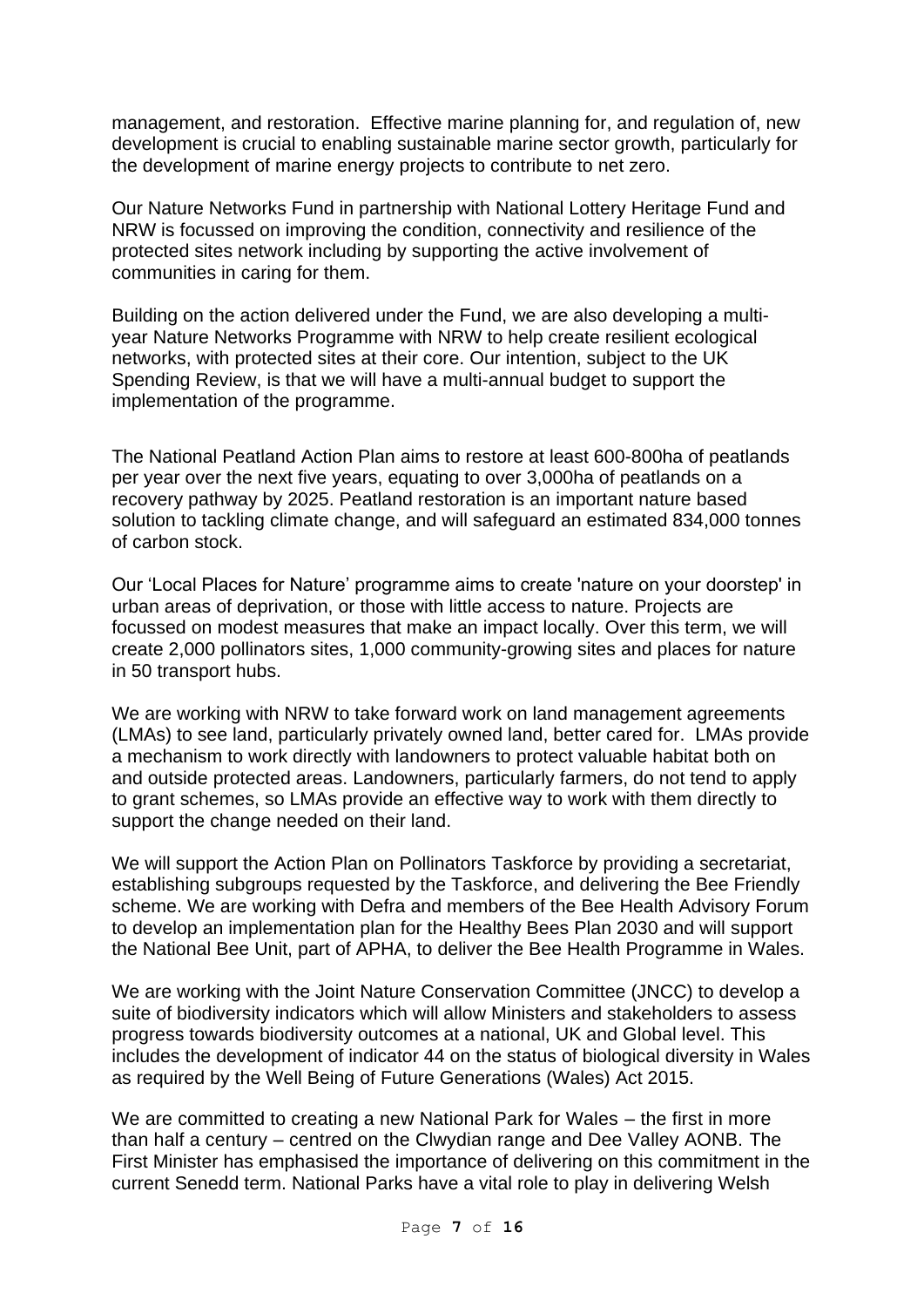Government commitments, particularly on tackling the nature emergency and delivering sustainable tourism.

We will be working Park Authorities to ensure that they are as lean, as transparent and as efficient as possible in order for them to focus on the priorities that matter most. This may involve some governance reform, as well as increasing collaboration.

### **Circular Economy**

We are prioritising the transition to a more circular economy as a key element of our decarbonisation aims, as well for the impact it can have to improve economic and social outcomes. Unsustainable consumption lies at the heart of our climate and nature crises with almost half of all our carbon emissions coming from the products we make and use every day. The pandemic and Brexit have also shown us that we cannot take resources for granted and therefore how we manage resources has never been more important.

Earlier this year, Beyond Recycling – a strategy to make the circular economy a reality in Wales was published. This sets out the Welsh Government's commitment to accelerate our transition to a circular, low carbon economy that works to keep resources in use and reduce emissions. It contains key actions that will be taken forward across Government. Our transformational journey since the start of devolution, to increasing recycling and reducing waste has already established Wales as a world leader in this field and this provides us with both a solid foundation and distinct opportunity. Further increasing recycling and reducing waste remain key, but we also have the opportunity to develop our infrastructure and economy further to extract greater economic value from the materials collected.

We will work with partners to look at how our existing recycling and waste collection infrastructure, which is very different to many parts of the UK, can maximise the generation of high quality resources which can be kept in use for longer and to minimise the amount of waste businesses generate. Some of our traditional recycling facilities are turning into eco-parks where items are sent for remanufacturing, re-use and repair rather than recycling and many social enterprises are finding value in collecting items for repair and re-use such as bicycles and we will therefore work to continue to support and expand this progression through not only the use of the materials, but to also drive the move to reuse and repair.

The people of Wales have been at the heart of our recycling transformation with households the length and breadth of the country playing their part. We have also seen community action from sharing surplus food to coordinating litter picks. We have visually seen changes where we live from the growth of plastic free and zero waste shops and repair cafes and libraries of things supporting people to reduce unnecessary waste and repair and share items. The Programme for Government has set our very clear commitments to build on this by supporting 80 repair and reuse hubs and community recycling. This shows how, as well as our action to change how we use resources, we will work with citizens, communities and businesses to place.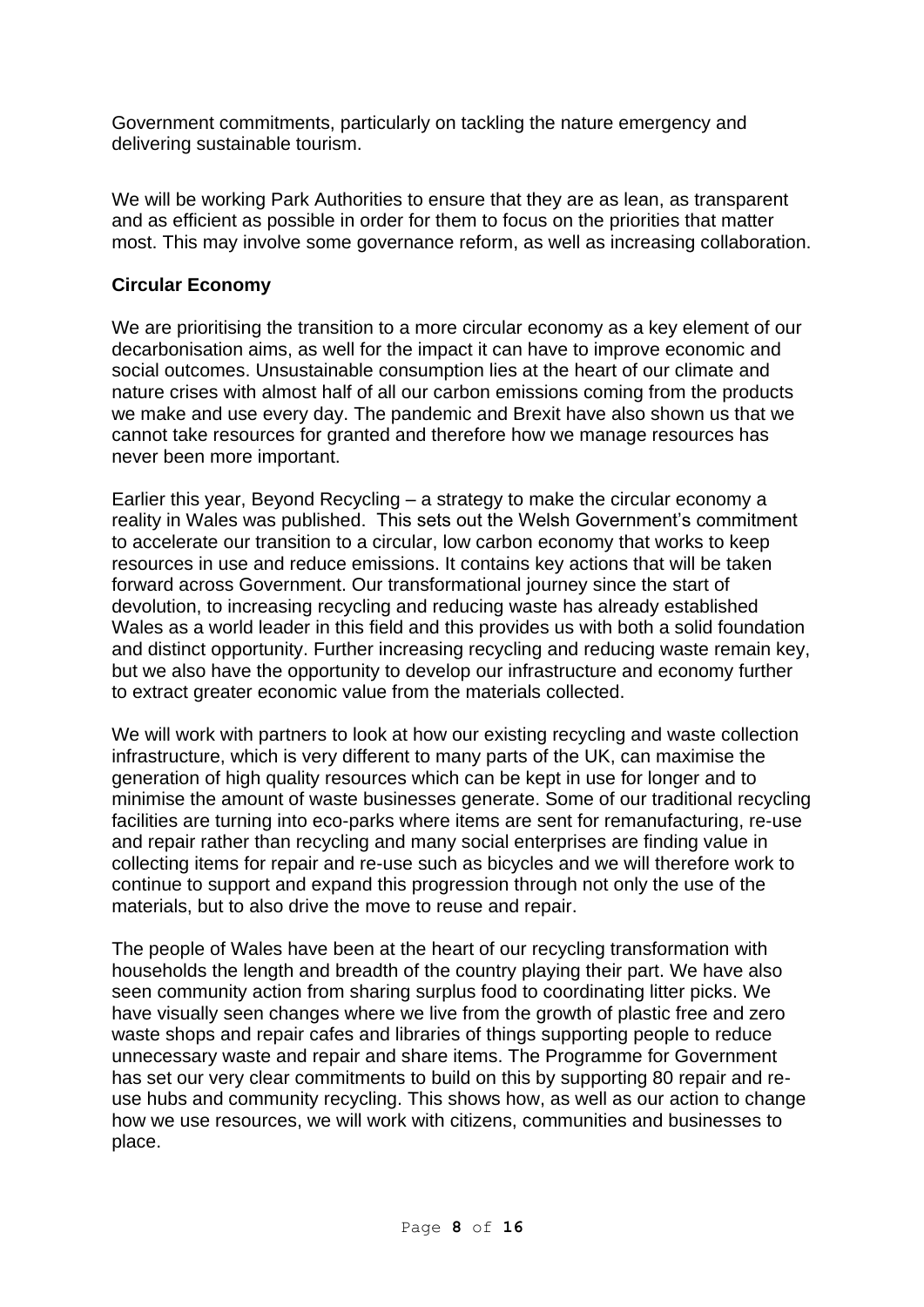Our businesses are innovating too like using the recycling material we collect to make products we need and we will also take steps to provide support them to get the value from the resources we keep in use. We will do this through for example including supporting sustainable purchasing in public procurement and ensuring that businesses get access to advice and support. In doing so, this will also help to retain value here in the Welsh economy whilst reducing emissions.

Keeping resources in use will also support us to continue to take action on key materials which are often ends up as waste and cause damage to the environment. This includes taking action to phase out unnecessary single use items and halving food waste by 2025. We will be bringing forward measures to encourage more efficient resource use - from introducing a requirement on businesses and nondomestic premises in Wales to separate items for recycling, to game-changing reforms to packaging and drinks containers.

As reflected within the Programme for Government, one of those key measures is Extended Producer Responsibility (EPR). EPR seeks to implement the polluter pays principle by ensuring those businesses which place products on to the market bear the costs for the end of life management of those products post-consumer use. This can include recovery of the full net costs for end of life waste collection and recycling. We will apply these EPR reforms to packaging first including a deposit return scheme for drink containers and we will publish the proposed final design of these reforms early in the New Year. We are working in partnership with the other governments across the UK and are also exploring how EPR reforms can potentially be applied to other items such as batteries, electrical and electronic equipment, motor vehicles, textiles and fishing gear.

In addition, we are committed to bringing forward legislation to ban more single use plastics.

### **Clean air**

Poor air quality contributes to poor health, with a pronounced impact on the most vulnerable. Maximising delivery of air quality objectives through behaviour change, for example active travel, is key. The development of a Clean Air Act for Wales will be informed by the responses to the White Paper consultation held earlier this year.

### **Clean water**

Maintaining and enhancing our dynamic water ecosystem is central to tackling the wider strategic challenges we face. We need to ensure our drainage and sewerage systems are sustainable, managed effectively and that they are fit for purpose in terms of meeting changing demands. To address these challenges we need to work in collaboration with a wide range of stakeholders.

The Programme for Government makes a commitment to begin designation of Wales' inland waters for recreation and strengthening water quality monitoring.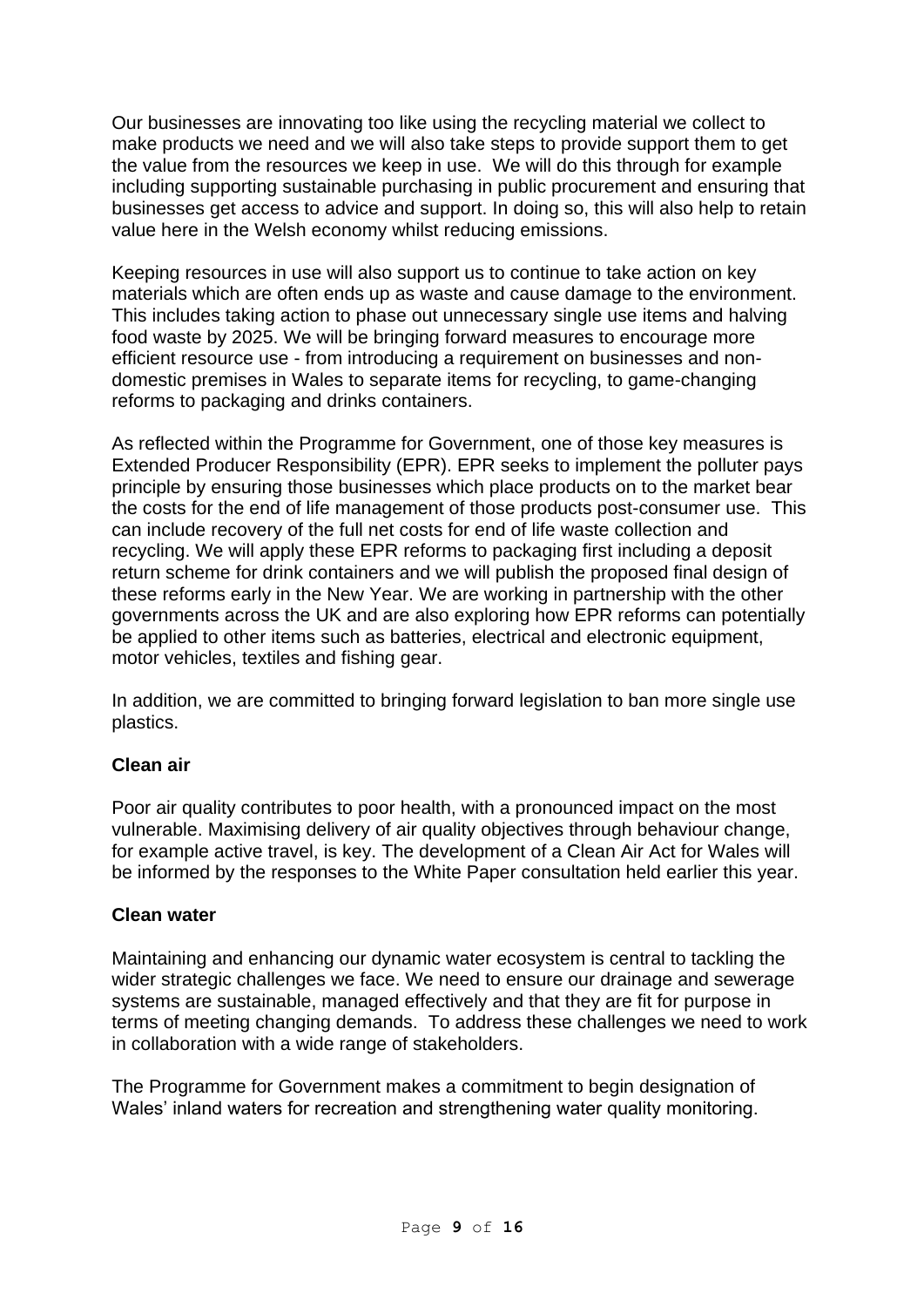We are working with a broad range of stakeholders, including Natural Resources Wales, Water Companies and the agricultural sector to ensure where improvements are needed to support cleaner inland waters (including rivers) action is taken.

As part of this policy development we are considering a broad range of issues around the designation of inland bathing waters, including issues of access to water and water safety

We want to make sustainable drainage systems (SuDS) mandatory on almost all new building developments. This will relieve pressure on the sewer and drainage network by redirecting and slowing down the speed at which surface water enters the sewer system. It will help ensure storm overflows are only used as a last resort.

The Programme for Government includes a specific commitment to enhance the SuDS legislative framework to provide additional environmental, biodiversity, wellbeing and economic benefits to our communities.

We are working with NRW and water companies in Wales to develop Drainage and Wastewater Management Plans. The plans will look at ways to address existing and future pressures on the sewer system, including population growth and climate change, to build a more resilient wastewater and drainage infrastructure.

The plans will help ensure water companies invest strategically and transparently for a wastewater and treatment network that is resilient and affordable in the long and short term. DWMPs will provide the opportunity to adopt a multi-sector catchment approach where the water companies and stakeholders are able to integrate their investment and development plans

Resilient rivers are essential for enhancing Wales' biodiversity, enabling more recreational use and securing wider benefits to society and our economy. We are very concerned that the majority of Wales' SAC rivers fail to meet phosphorus targets

A cross sector approach is required to reduce phosphate levels in our waterways due to the differing patterns and different sources of pollution.

A Management Oversight Group has been established to provide strategic direction and help expedite a number of areas. The Group has representatives from all relevant sectors.

#### **Flood protection**

Reducing the risk of flooding to people, properties and infrastructure in our communities is a significant priority. Across Wales, 245,000 properties are at risk of flooding, with a further 400 at risk from coastal erosion. The risks will only be exacerbated by the changing climate. Our [National Strategy for Flood and Coastal](https://gov.wales/national-strategy-flood-and-coastal-erosion-risk-management-wales)  [Erosion](https://gov.wales/national-strategy-flood-and-coastal-erosion-risk-management-wales) sets out how we will manage the risks over the next 10 years. It focuses not only on reducing present risk, but also preventing issues for future generations through more informed planning decisions, the better management of water and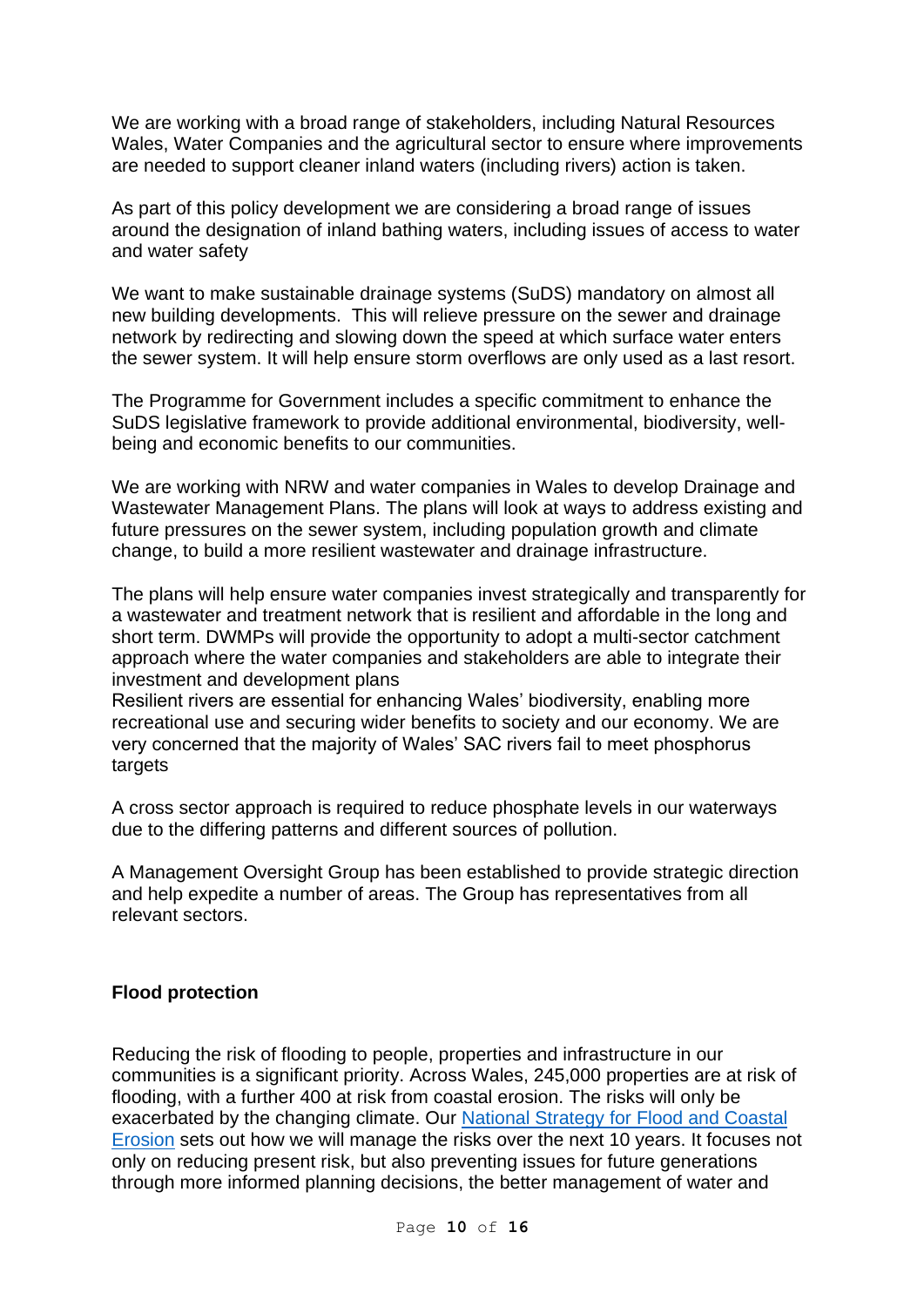natural flood management. The storms of February 2020 highlighted the risks we face from our industrial heritage.

Two Programme for Government commitments directly relate to the Flood and Coastal Erosion Risk Management policy and programme. Firstly to fund additional flood protection for more than 45,000 homes and secondly to deliver nature-based flood management in all major river catchments to expand wetland and woodland habitats.

This financial year we will invest over £65 million in flood risk management activities across Wales. Investment in flood and coastal risk management, helps to directly address the impacts of climate change including rising sea levels and increased storm events. To support with achieving the commitment to fund additional protection to 45,000 homes we are developing a pipeline of capital flood and coastal erosion schemes to better protect homes across Wales.

In terms of the commitment to deliver nature-based flood management, pilot projects have been ongoing over the past two financial years to better understand the benefits and barriers to delivering nature based flood risk management solutions. To further deliver on this commitment, all schemes being developed through the capital programme are required to consider nature flood management as one of their options.

Nature based solutions allow for measures to be put in place to reduce the risk of flooding which promote and encourage other environmental, biodiversity and ecological benefits, often providing habitats for species or improving water quality. This is also a low carbon option to reducing flood risk, using solutions such as tree planting, woody dams, peat restoration or the installation of attenuation areas to hold water in peak flows. Given the increasing risk from flash flooding, it will become increasingly important to find better, more sustainable ways to manage run-off, often in places which have not traditionally been at high risk, including alongside agricultural land and in more rural communities, which are increasingly being affected by such events.

Both of our Programme for Government commitments are improving the lives of people in Wales by reducing the risks they face from flooding and coastal erosion. The impacts of floods can have long term impacts on mental and physical health; therefore reducing the risk from flooding has a positive impact on mental health and reduces the associated impact on the health service.

## **Coal Tip Safety**

The safety of our communities is paramount to the Welsh Government and we are continuing to work at pace to address coal tip safety and with a wide range of partners, to mobilise a wide ranging programme of work.

In August, the Met Office published its most up to date analysis indicating that our climate has continued to warm with significant climate impacts now being felt across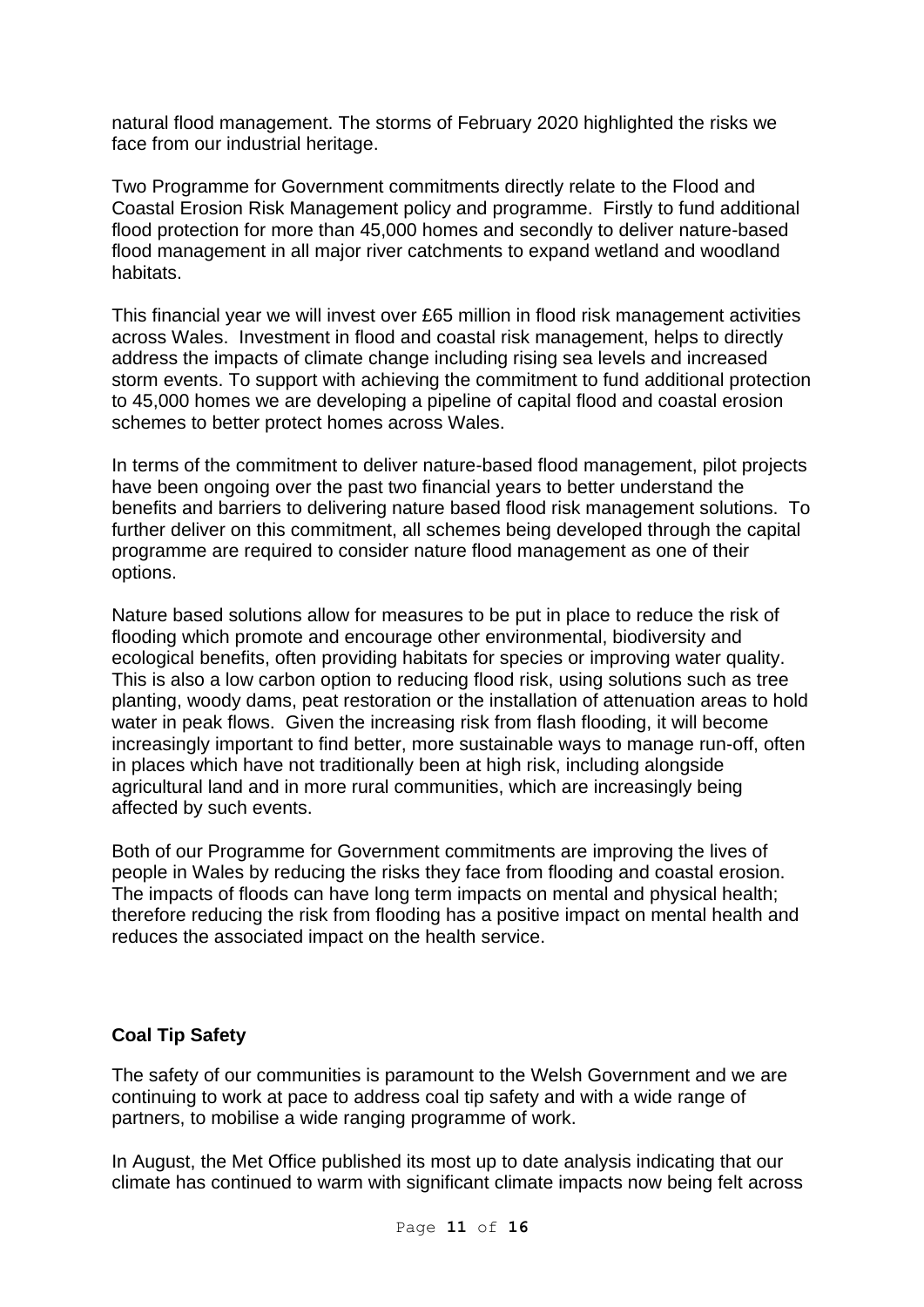the UK. In addition, the latest independent Climate Change Risk Assessment for Wales (CCRA3) recognises the potential for climate impacts to increase the risk of future landslips, landslides and subsidence linked to historic mining activities. Increased rainfall can have a significant impact on disused coal tips. Old drainage systems, especially if they have fallen into disrepair, are unlikely to be able to handle predicted increased volumes of rainfall.

Since the landslide at Tylorstown in February 2020, we have progressed an extensive programme of work on coal tip safety. The First Minister established the Coal Tip Safety Task Force, which includes ourselves, the Coal Authority, local authorities and Natural Resources Wales and with our partners we are delivering on a wide programme of work.

We have commissioned the Coal Authority to regularly inspect all high-risk coal tips and collect data on all disused coal tips in Wales. The third round of inspections of higher-risk rated tips commences in October and will run for 3 months.

Local authorities have been asked to carry out all necessary maintenance works on coal tips, which have been identified in inspection reports.

Working with the Coal Authority and local authorities we have arranged a number of technology trials on different tips to provide live data on any ground movement on high-risk tips to provide an early warning system for communities.

Last year we commissioned the Law Commission to undertake a review of the legislative framework for coal tip safety in Wales. The Commission's consultation closed on 10 September. This made it clear that the existing legislative framework is no longer suitable and does not provide the necessary level of management and oversight required for the more than 2,000 coal tips in Wales.

The Law Commission are currently analysing the responses (74 received) and we are expecting the Commission to provide us with a report early in 2022. The Commission's review will provide vital evidence for the development of new Welsh legislation. The Welsh Governments' Programme for Government makes a commitment to introduce new legislation to provide a new regulatory framework for the management of disused coal tips.

Until new legislation is in place, we will continue to work alongside local authorities, the Coal Authority and other partners to support the monitoring and maintenance work on disused coal tips.

However, there is still more work to do and it's absolutely essential we get a reclamation program underway to address those risks.

Coal tips pre-date devolution, and Wales is disproportionately affected with nearly 40% of all disused coal tips in Wales. The reclamation costs are on a scale far in excess of anything anticipated when devolution began in 1999 and are not reflected in our current funding arrangements.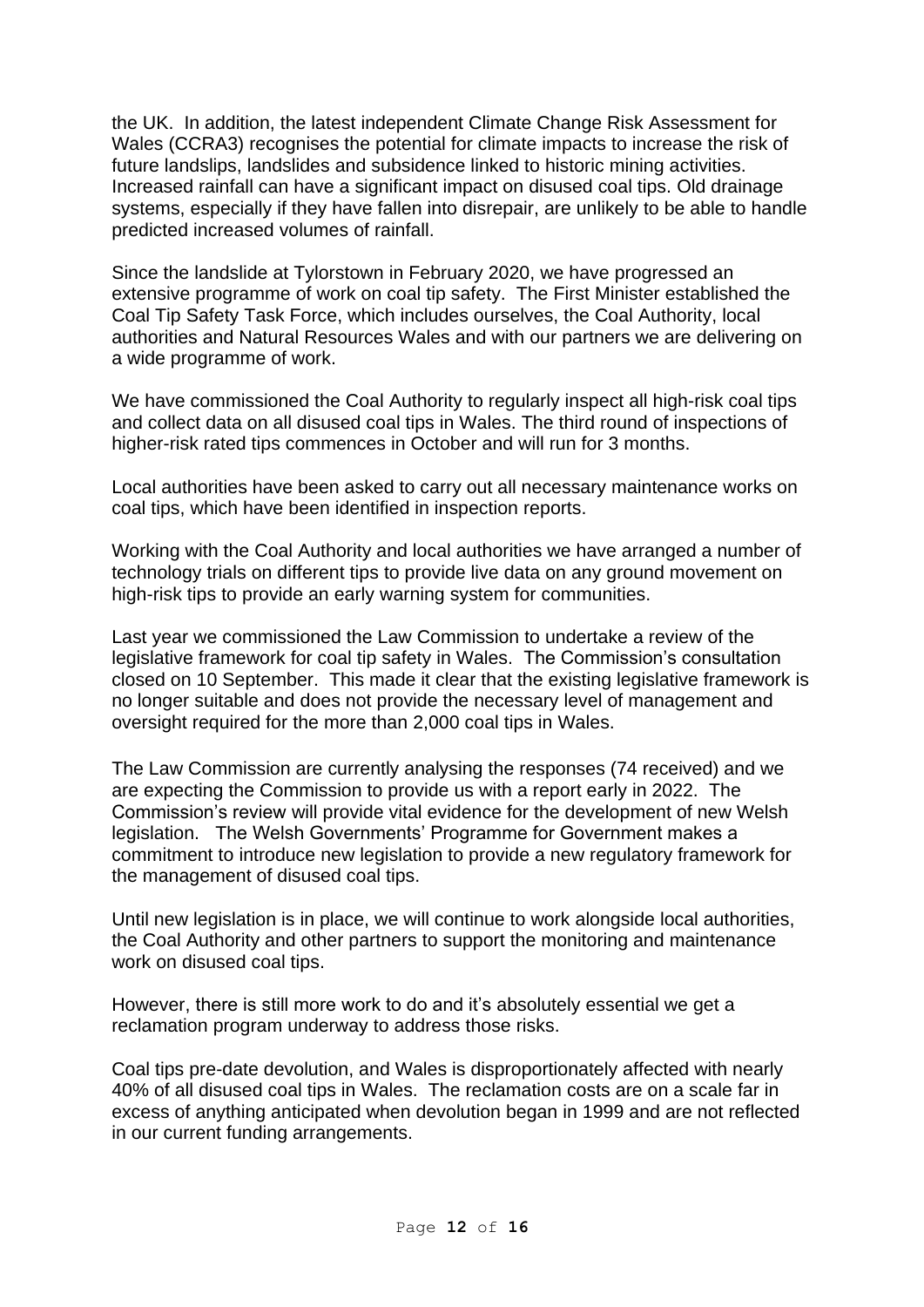We have consistently called for the UK Government to provide Wales with the fairness, flexibility and clarity needed to support and protect its communities and businesses, and reiterated that current funding does not reflect the scale of the issues Wales faces.

The catastrophic flooding in Skewen was a wake-up call to us all. Homes were flooded at a rapid speed, and the impact of this has shocked the community.

Public safety remains our top priority. The main outdoor clean-up work is complete and Neath Port Talbot and the Coal Authority are now leading the recovery work. The Coal Authority is supporting further clean-up and cleaning of private drains. Work to stabilise the blow-out, damaged mine shaft and construction of the new mine water management scheme is progressing. The Coal Authority has confirmed they expect these works will be completed by the end of December which will allow the road to be reopened.

The Coal Authority will manage the new system in perpetuity with regular maintenance.

It is only right that our communities who gave so much, live safely and are not financially hit by the negative legacy of coal mining.

We welcome the increased payments from the Coal Authority to residents. However, as a reserved matter we continue to urge the Coal Authority and the UK Government to come to a fair and just conclusion that befits the upsetting situation the residents of Skewen have been placed.

### **Transport**

Around the globe, the transport sector has come under increasing scrutiny as its carbon emissions remain stubbornly high. In Wales transport contributes 17% of greenhouse gas emissions. Welsh Government is determined to put transport emissions on a downward trajectory.

The Wales Transport Strategy, Llwybr Newydd, published earlier this year, sets out that new pathway with a commitment to achieve a challenging target of 45% of journeys by public transport, walking and cycling by 2040. The present mode share of these sustainable modes of transport is just 32%, so this target requires a substantial uplift. Even so, Welsh Government recognises that this target may need to be raised further if the science of climate change demands it, and has committed to keep it under review.

To achieve this mode shift target, walking and cycling must become the normal way of making shorter journeys. Welsh Government has led Britain by establishing an Active Travel Act which requires local authorities to plan fully connected networks of safe and attractive walking and cycling routes. Active travel funding from Welsh Government has been ramped up to support walking and cycling and is set to increase further as active travel infrastructure construction accelerates to put in place the local authority network plans.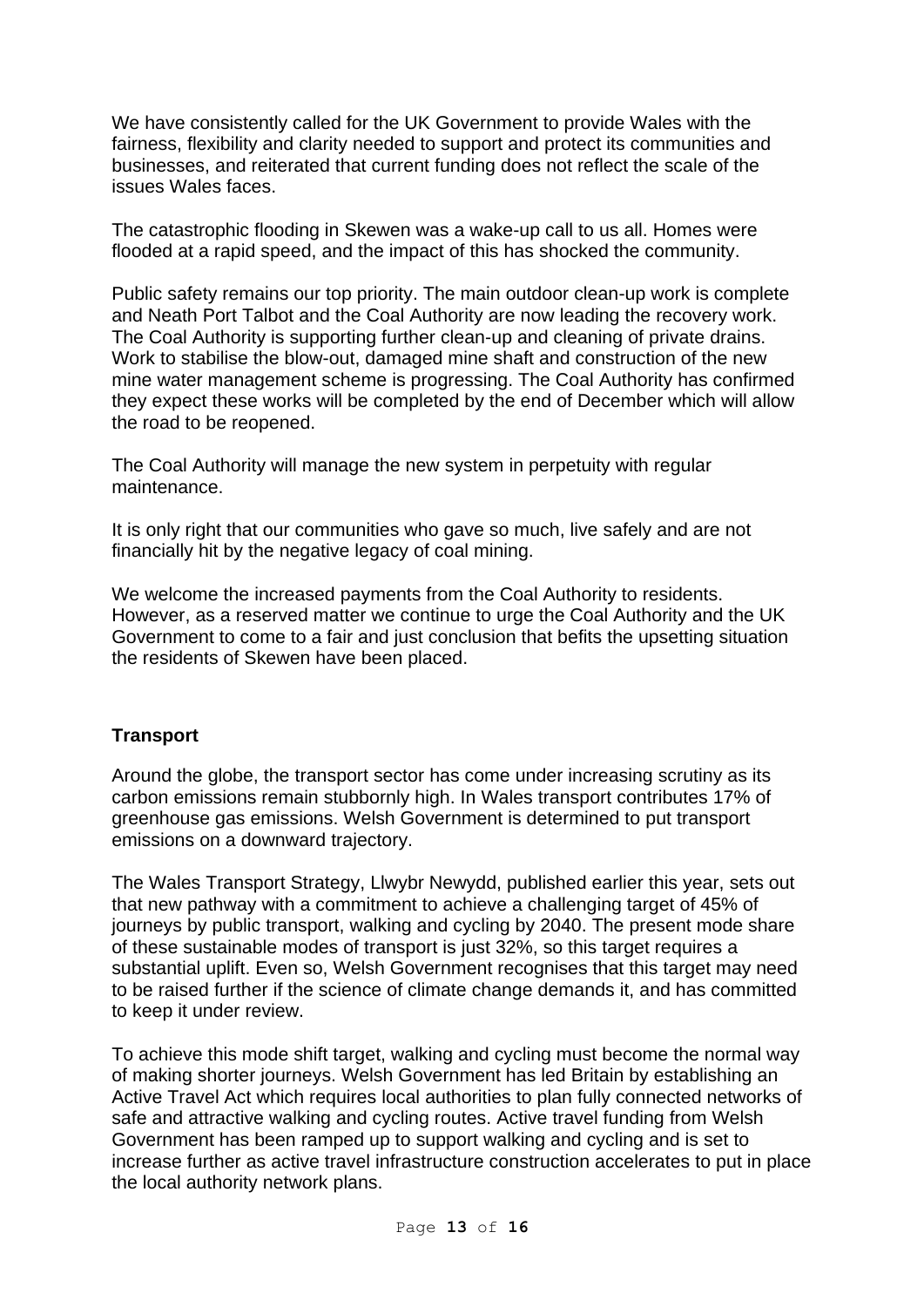These active travel plans are backed by Welsh Government's trail-blazing proposal for 20mph to become the default speed limit throughout residential areas in Wales. The first phase of pilot schemes has laid the way for the forthcoming roll out to local authorities right across Wales. As a result, walking and cycling to school, work, recreation and amenities is set to become safer and more attractive where millions of people live.

In more rural areas, where major roads between settlements can be major obstacles for walking and cycling, Welsh Government will work towards 'Safe Cycling from Village to Town' giving villages safe cycling access to the nearest town and creating hub-and-spoke active travel corridors connecting market towns and other significant local centres to surrounding villages and outlying developments.

For longer journeys, car journeys must be replaced by public transport. This means we need a transformation in our public transport system. Welsh Government is committed to extend the reach of Wales bus services to provide options where people cannot presently travel by bus. We will invest to create a network of bus services that is fully integrated with other modes of public transport and is reliable, affordable, and easy to use. To do this Welsh Government will legislate to ensure bus services are purposely planned and delivered for the best public interest.

We will publish our bus delivery plan and white paper late in 2021. This will set out our plans to transform Wales' bus network, making it more reliable, accessible and affordable.

The bus fleet itself must switch to ultra-low emissions. To propel this transition, Welsh Government has set a stretching deadline of 2028. To decarbonise the railway in Wales, Welsh Government will work with Network Rail and UK Government to roll out rail electrification across Wales.

Three Metro systems are being planned across Wales to create integrated public transport systems, with construction underway for the South Wales Metro. These systems will make public transport an attractive and practicable travel option for many places and many people that presently lack feasible public transport choices.

We are establishing a Global Centre of Rail Excellence - the delivery company has been established and the other elements of the funding and ownership structure are in development. This centre will create jobs and train up a high-skilled workforce.

As well as cutting transport emissions by shifting journeys to sustainable modes of transport, Welsh Government will seek to encourage remote working that cuts out the commute completely. Welsh Government has set a target of 30% of the workforce working remotely on a regular basis. Our Remote Working Strategy will be published in the Autumn. This will set out how we will move towards greater levels of remote working and develop a network of remote working hubs in communities across Wales.

For those journeys that continue to be made by car, acceleration of the transition to electric vehicles is essential in order to meet climate targets. Welsh Government will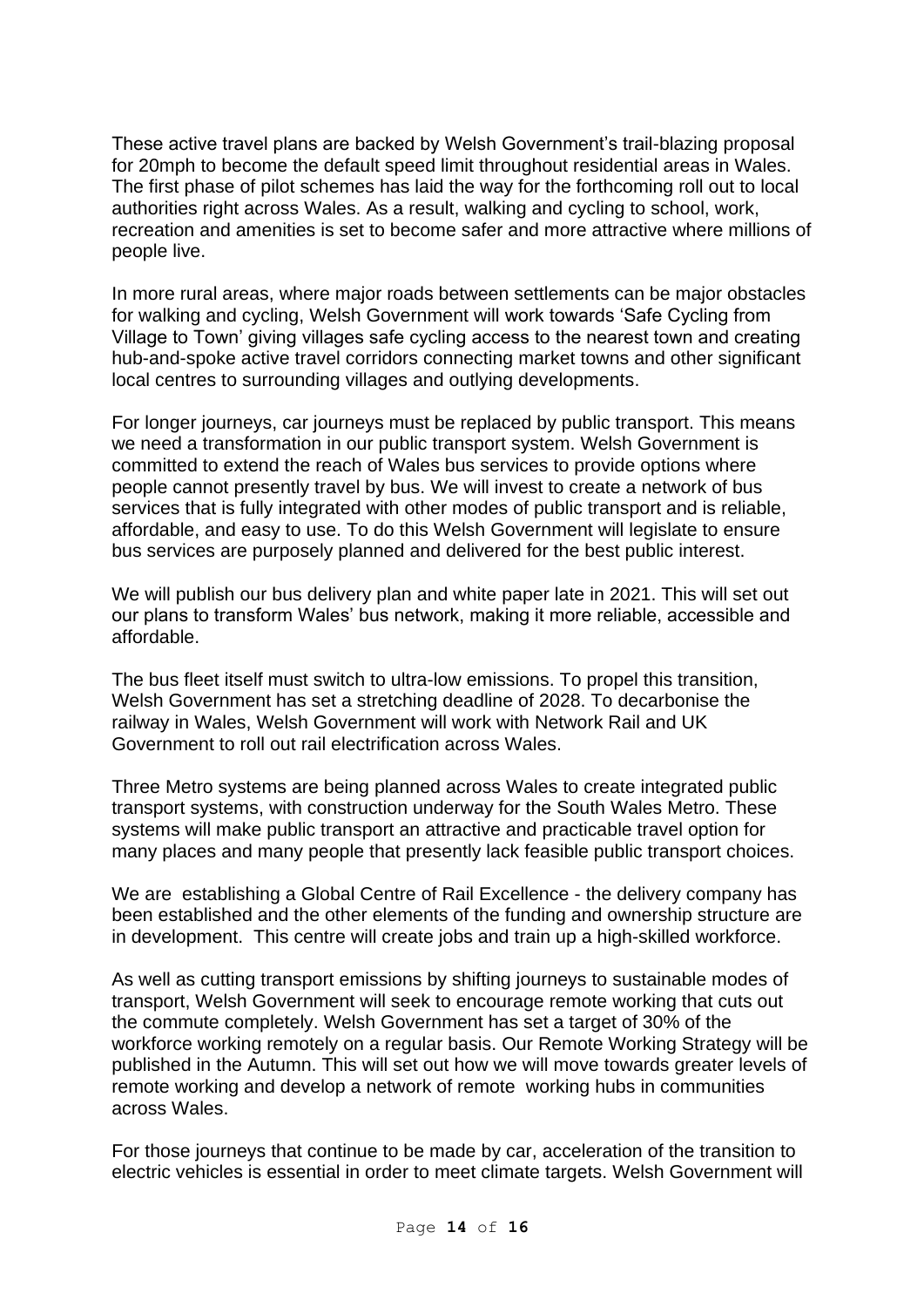shortly launch its EV Charging Plan. This will lay out a plan to put in place charging infrastructure across Wales, including sufficiently strong grid connections, and a set of measures to increase investment and innovation.

However, even with the most rapid feasible transition to electric vehicles, it will be necessary for vehicle use to fall in order to meet climate targets. Welsh Government recognises that this means that it is necessary to do things differently, and in particular to put a stop to projects that increase transport emissions.

Such considerations were part of the reason for cancelling the proposed additional M4 route across the Gwent Levels. The South East Wales Transport Commission was set up to establish a package of public transport and active travel alternatives to the M4. Its recommendations are now being readied for implementation by a delivery unit chaired by Simon Burns. The package of recommendations is equally applicable to some other parts of Wales and Welsh Government will look to promote similar packages of improvements in those areas.

Welsh Government has established an independent panel to carry out a review of other planned road projects, to assess their potential carbon impacts and make recommendations on whether these should continue or should be reconsidered, altered or halted in the context of the Climate Emergency.

### **Digital Infrastructure**

Responsibility for connectivity lies with the UK Government but we continue to step in to provide connectivity. 7,508 premises have now been given access to full fibre in north Wales under our £56 million full fibre roll-out. We continue to provide connectivity solutions through our Local Broadband Fund and ABC scheme. As a result, 94% of premises across Wales can access a superfast broadband service and 19% of homes in Wales have access to full-fibre connections. The UK Government target is for 85% of premises in the UK to have access to gigabit capable broadband by 2025. 90% of Wales has access to good 4G geographic coverage from at least one of the mobile operators and 60% has coverage from all